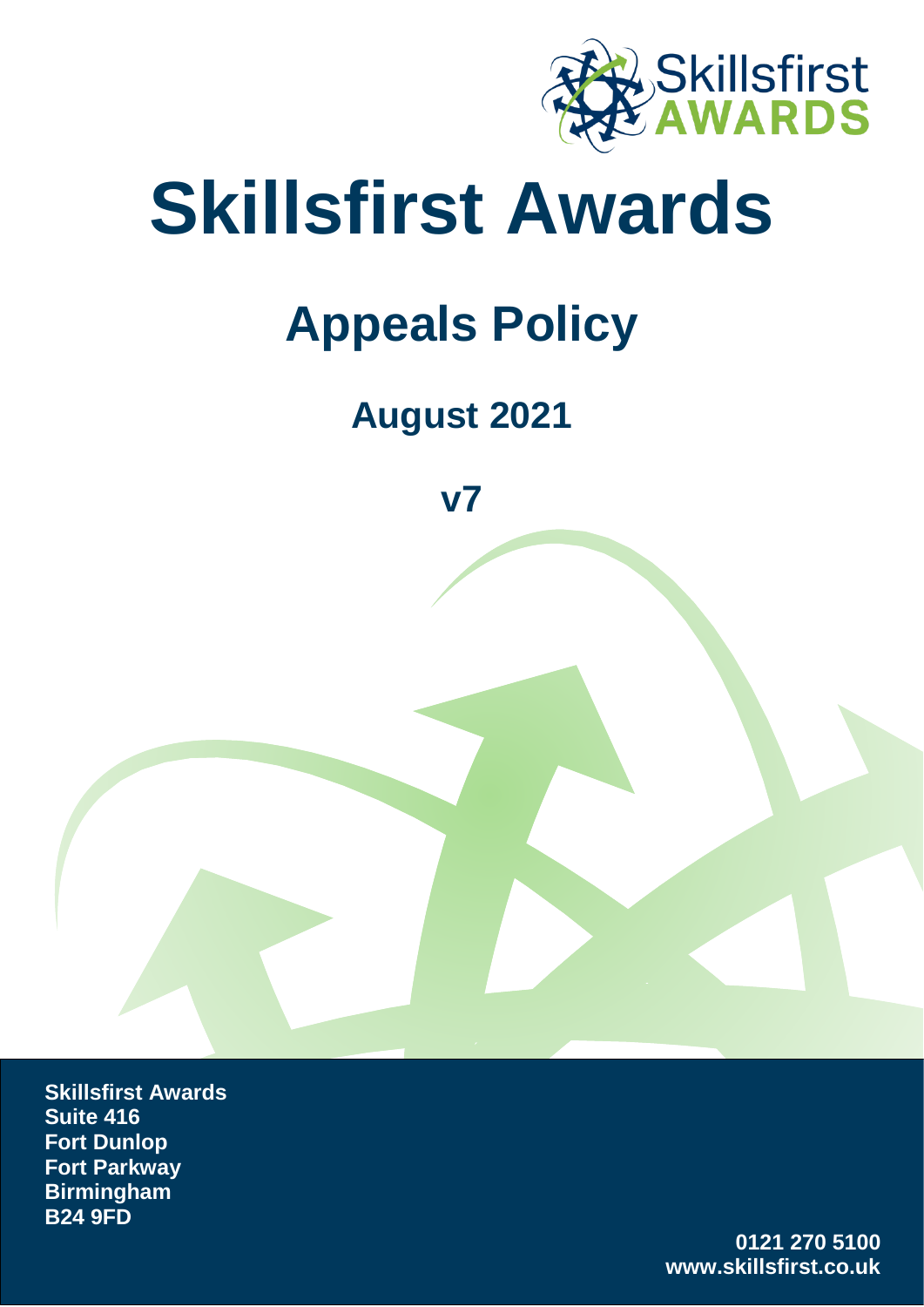#### **Skillsfirst Awards Appeals Policy**

#### **Introduction**

This policy is aimed at Skillsfirst Awards Ltd (Skillsfirst) centres and learners, who are delivering, or are registered on a Skillsfirst qualification. It sets out the steps to follow when submitting appeals to Skillsfirst and the actions we will take when responding.

It is also for use by Skillsfirst staff to ensure they deal with all enquires and appeals in a coherent and consistent manner.

#### **Centre responsibility**

It is important that centre staff involved in the management, assessment and quality assurance of Skillsfirst qualifications, are fully aware of the contents of this policy.

As part of our requirements to be a Skillsfirst centre, you must have arrangements in place for learners to make an appeal if they feel that the results from an assessment are incorrect. These arrangements must be accessible to all learners. This policy should explain that learners are only able to appeal internal assessment decisions with the centre, although it is possible, with Skillsfirst's agreement, that the External Verifier could be the final point of arbitration.

#### **Review arrangements**

Skillsfirst will review this policy annually as part of its self-evaluation arrangements and revise it as and when necessary in response to customer and learner feedback. In addition, Ofqual may require us to change our Appeals Policy to comply with their requirements, or issue good practice guidance which leads us to make amendments, from time to time.

#### **Areas covered by the policy**

This policy covers:

 $\overline{a}$ 

- appeals from learners<sup>1</sup> and / or centres relating to an assessment result / decision,
- appeal against an External Verifier's decision to override a centre's assessment or IQA decision,
- appeals from centres relating to a Skillsfirst decision concerning a centre's application to become a Skillsfirst centre, or to offer a Skillsfirst qualification,
- appeals from centres relating to a Skillsfirst decision to decline a request to make reasonable adjustments or give special considerations,
- appeals from centres relating to the application by Skillsfirst of a sanction / action following an external verification or investigation activity,
- appeals from centres relating to a Skillsfirst decision following an investigation into malpractice or maladministration, or

<sup>&</sup>lt;sup>1</sup> Appeals against assessment results can only be made to the organisation that made the decision. Where internal assessment is used, a learner can only appeal a result with their centre; where external assessment is used, a learner can appeal to Skillsfirst, but only when the centre believes there is a reasonable basis for an appeal. In such cases, the centre should take the appeal forward on behalf of the learner(s).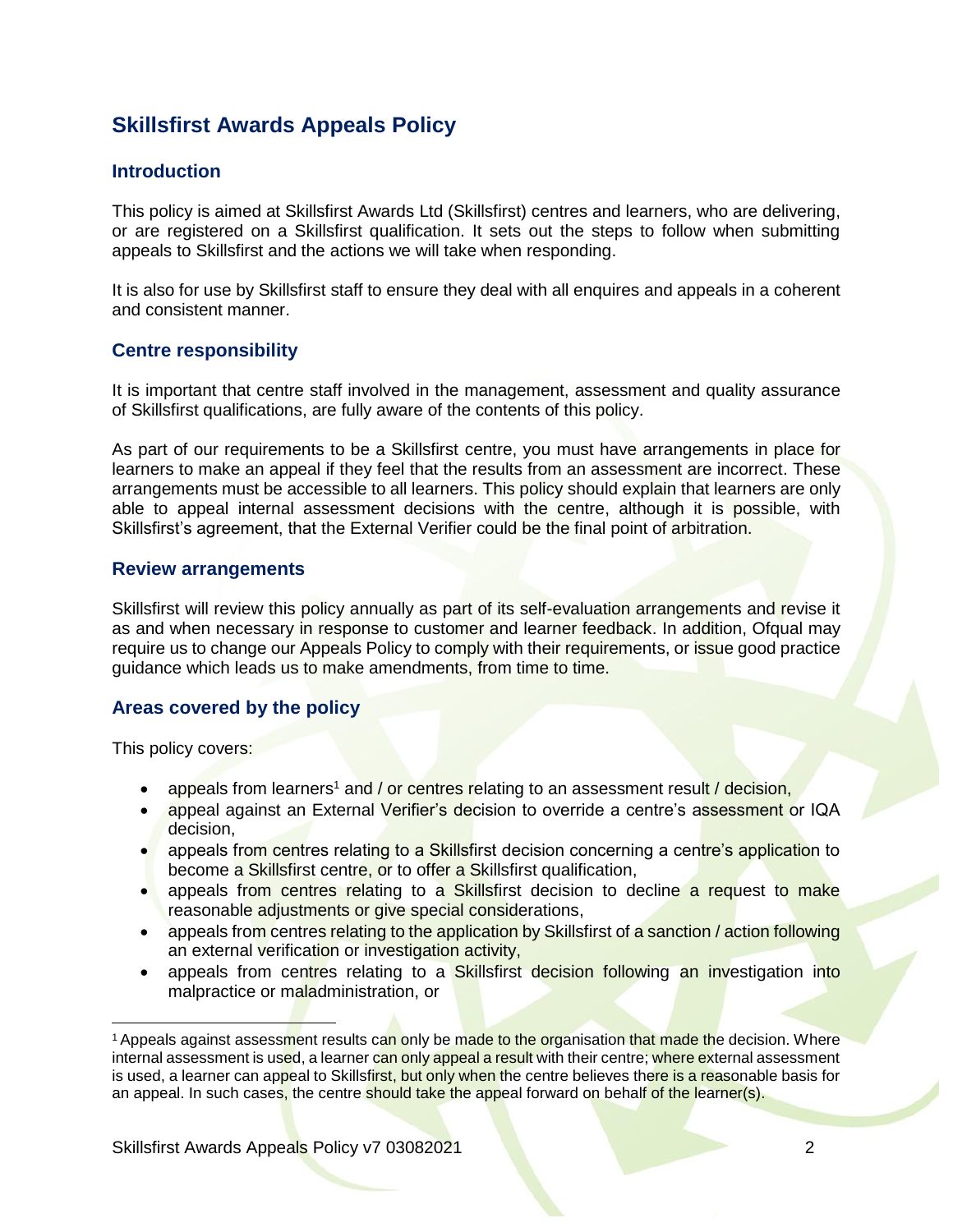• appeals from learners following a decision to amend a learner / set of learners' results following a malpractice / maladministration investigation.

#### **Process for raising an appeal**

An appeal can only be made on the basis that Skillsfirst did not apply its procedures consistently, or that procedures were not followed properly and fairly.

Centres have 20 working days from the date Skillsfirst notified them of a decision / result, in which to lodge an appeal. Where applicable, all evidence should be retained in line with Skillsfirst requirements and made available if required, to support the appeal.

Any appeal on behalf of your learners must have been discussed with the learner(s) before it is submitted to Skillsfirst, as grades / results can go down as well as up as a result of an appeal. You should request written permission from the learner, and upload this as part of the supporting information.

In order to raise an appeal, centres must complete and submit the Appeals Form in QMIS. You will be required to supply relevant supporting information.

#### **Fees for appeals**

There is a cost for all appeals; an invoice will be raised upon receipt of an appeal. The full cost of an appeal will need to be made to Skillsfirst within 5 working days of the invoice date. If the invoice is overdue, the appeal will be paused until full payment has been received.

If an appeal is upheld, the full fee will be refunded.

If the appellant withdraws the appeal at any time, the fees **will not** be refunded.

| <b>Appeal type</b>                                                                                                                                         | Fee<br>£ |
|------------------------------------------------------------------------------------------------------------------------------------------------------------|----------|
| Appeal against assessment decision (per learner / assessment)                                                                                              | 300      |
| Appeal against an External Verifier's decision to override a centre's assessment or<br>IQA decision (per learner)                                          | 300      |
| Appeal against sanction(s) imposed against centre/qualification approval status                                                                            | 300      |
| Appeal against decision on reasonable adjustments (per learner)                                                                                            | 300      |
| Appeal against special considerations decision (per learner)                                                                                               | 300      |
| Appeal relating to any action to be taken against a learner following an investigation<br>into malpractice or maladministration (per learner / assessment) | 300      |
| Appeal relating to any action to be taken against a centre following an investigation<br>into malpractice or maladministration                             | 300      |
| Appeal submitted to the External Verifier for final point of arbitration (minimum of<br>one day, at daily rate of £250)                                    | $250+$   |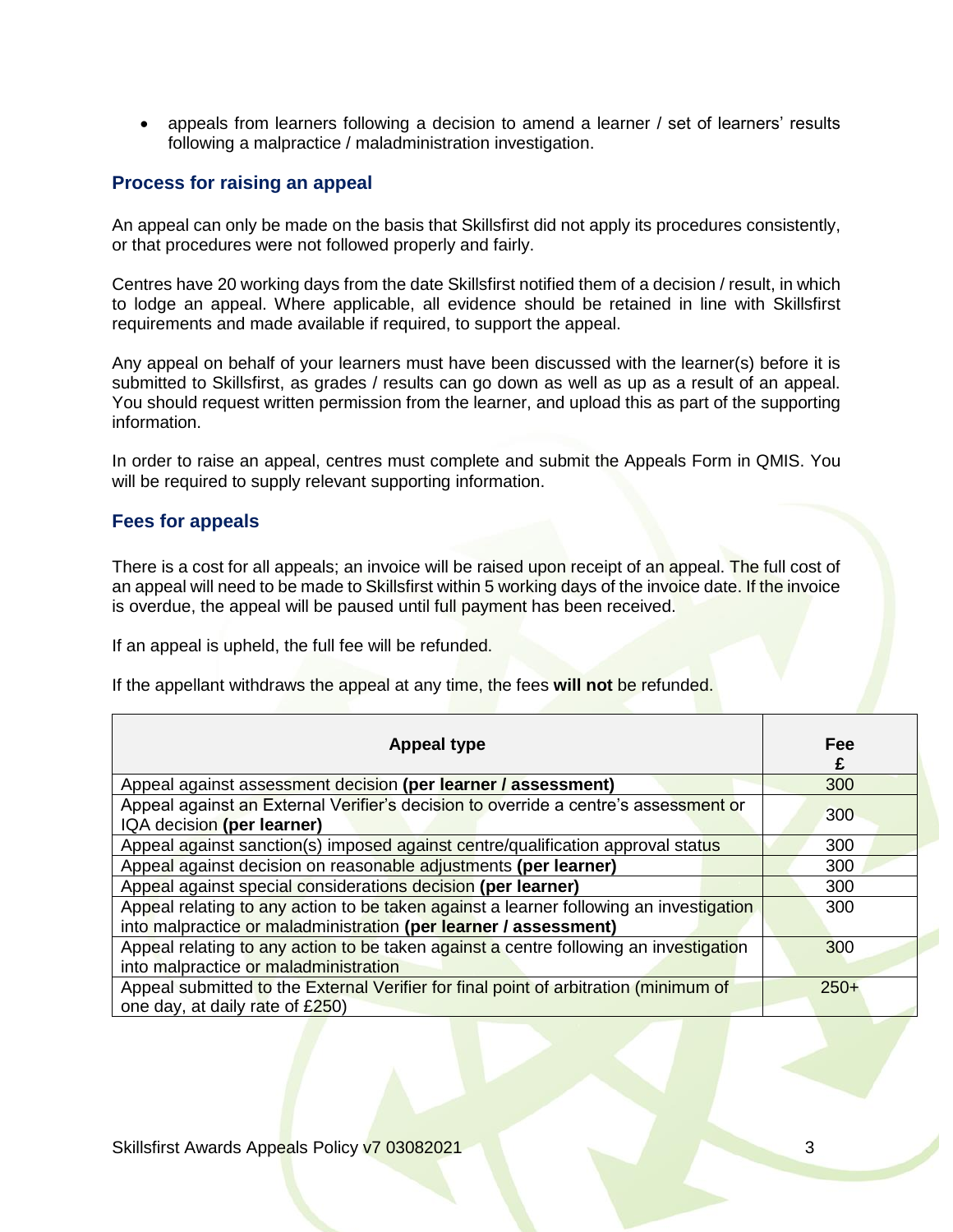#### **Process for dealing with an appeal**

#### **Initial review**

Skillsfirst will acknowledge receipt of the appeal within 2 working days of the appeal being submitted.

The initial review will be conducted by the Compliance Team. If the Compliance Team have a personal interest in the decision being appealed, another member of Skillsfirst staff will be designated. If it is deemed all appropriate Skillsfirst staff have a potential conflict of interest, an independent consultant who is not an employee of Skillsfirst will be appointed.

The initial review will consist of ensuring the appeal documentation is complete, and Skillsfirst processes have been followed prior to the formal review taking place.

The initial review will be completed within 10 working days following receipt of the appeal. If any supporting evidence/documentation is missing, the appeal will be paused until the information is received.

Skillsfirst will inform the appellant once the initial review is complete. The appellant can choose to withdraw the appeal at this stage and must notify Skillsfirst within 5 working days. In order to meet Skillsfirst timescales, the formal review will start immediately.

#### **Formal review of appeal**

Skillsfirst will confirm the appeal decision within 25 working days of the completion of the initial review. This timeframe may need to be extended if for example, a centre visit is required. In such cases, Skillsfirst will inform the appellant of the expected timescale for the decision to be made.

The formal review will be conducted by an independent reviewer, who is not an employee of Skillsfirst, an assessor working for it, or otherwise connected to the organisation. They will also have the relevant competence and will not have a personal interest in the decision being appealed. If necessary, the independent reviewer will call on others to provide specific expertise. We will ensure that these individuals do not have a personal interest in the decision being appealed.

The independent reviewer will review all evidence provided and decide if Skillsfirst has applied its procedures fairly, appropriately, consistently and in line with its policy. This will include the independent reviewer documenting all expert discussions, reviews of evidence and their recommendations.

The formal review may involve:

- a discussion with the appellant, learner, centre staff and / or Skillsfirst personnel
- a request for further information from the appellant, learner or Skillsfirst personnel and /  $\alpha$ r
- a centre visit.

The independent reviewer's decision is final and will be communicated in full to the appellant.

Skillsfirst Awards Appeals Policy v7 03082021 4